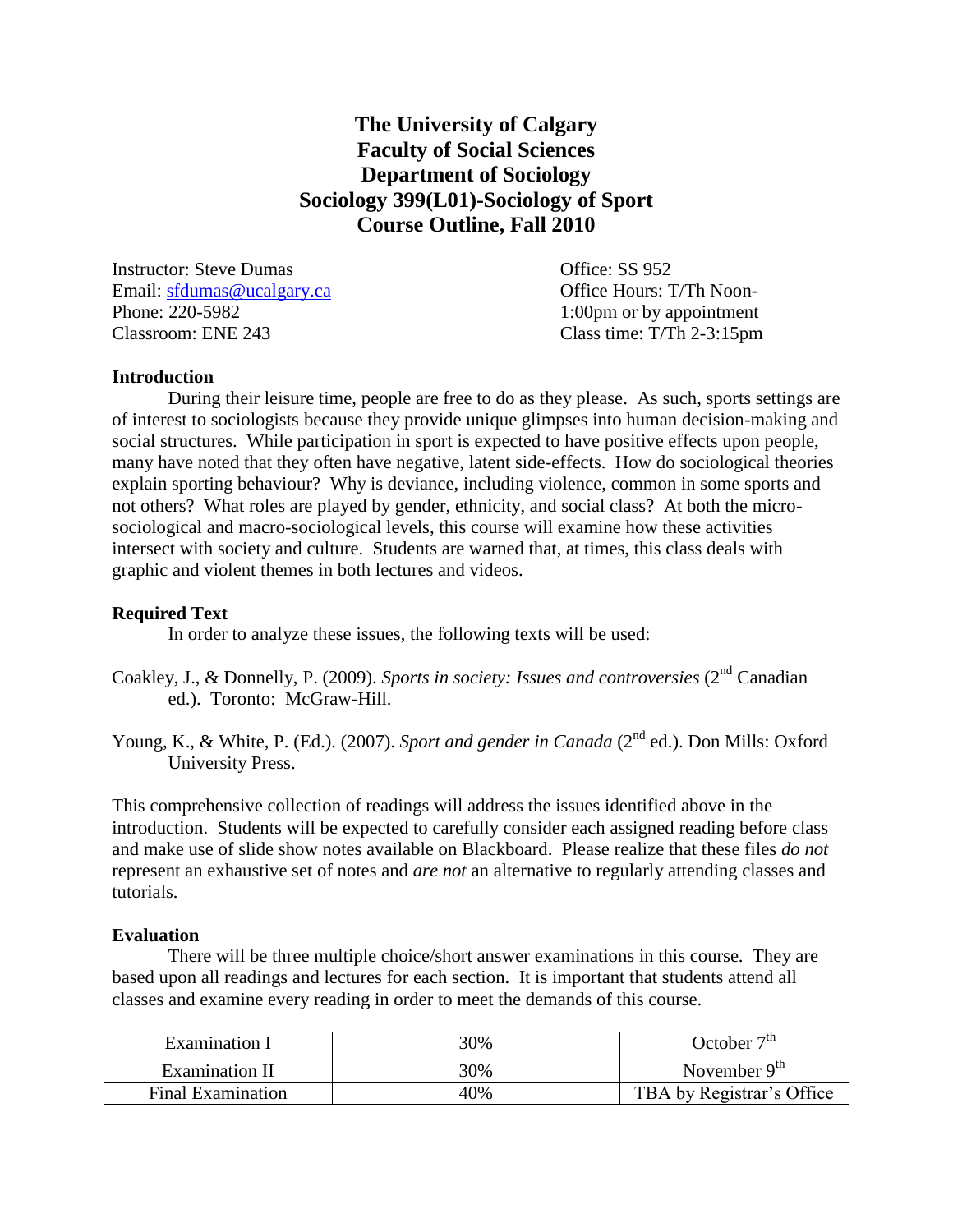# **Grading Scheme**

| $A+ > 90\%$          | $B+77\% -79.99\%$ | $C+67\% -69.99\%$  | $D+57\% -59.99\%$ |
|----------------------|-------------------|--------------------|-------------------|
| 85%-89.99%           | 73%-76.99%        | $C$ 63%-66.99%     | 53%-56.99%        |
| $A - 80\% - 84.99\%$ | B- 70%-72.99%     | $C-60\% - 62.99\%$ | $F < 53\%$        |

*\*The grades for a course component may be scaled to maintain equity among sections and to conform to departmental norms.*

# **Reading Schedule**

The reading schedule is offered to you as a general guide. It is expected that some topics and readings may deserve further treatment and consequently, additional class time.

| <b>Date</b>      | <b>Topic</b>                       | $\textbf{Reading}(s)$                 |
|------------------|------------------------------------|---------------------------------------|
|                  |                                    | "T" refers to the Coakley et al. Text |
|                  |                                    | "R" refers to the Young et al. Reader |
| Sept 14          | Introduction                       | Text Chapter 1                        |
|                  |                                    | <b>Reader Preface</b>                 |
| Sept 16          | Social theory                      | T Chapter 2, 3                        |
| Sept 21          | Social theory                      | T Chapter 2, 3                        |
| Sept 23          | Sport, gender, and research method | R Chapter 2                           |
| Sept 28          | Sport, gender, and research method | R Chapter 2                           |
| Sept 30          | Sport and socialization            | T Chapter 4                           |
| Oct 5            | Sport and socialization            | T Chapter 4                           |
| Oct 7            | <b>Mid-term examination</b>        |                                       |
| Oct 12           | Sport and children                 | T Chapter 5                           |
|                  |                                    | R Chapter 4                           |
| Oct 14           | Sport and children                 | T Chapter 5                           |
|                  |                                    | R Chapter 4                           |
| Oct 19           | Deviance                           | T Chapter 6                           |
|                  |                                    | R Chapter 12, 14                      |
| Oct 21           | Deviance                           | T Chapter 6                           |
|                  |                                    | R Chapter 12, 14                      |
| Oct 26           | Violence                           | T Chapter 7                           |
|                  |                                    | R Chapter 13, 15                      |
| Oct 28           | Violence                           | T Chapter 7                           |
|                  |                                    | R Chapter 13, 15                      |
| Nov <sub>2</sub> | Gender                             | T Chapter 8                           |
|                  |                                    | R Chapter 1, 3                        |
| Nov <sub>4</sub> | Gender                             | T Chapter 8                           |
|                  |                                    | R Chapter 1, 3                        |
| Nov 9            | <b>Mid-term examination</b>        |                                       |
| Nov $16$         | 'Race' and ethnicity               | T Chapter 9                           |
|                  |                                    | R Chapter 7                           |
| Nov 18           | 'Race' and ethnicity               | T Chapter 9                           |
|                  |                                    | R Chapter 7                           |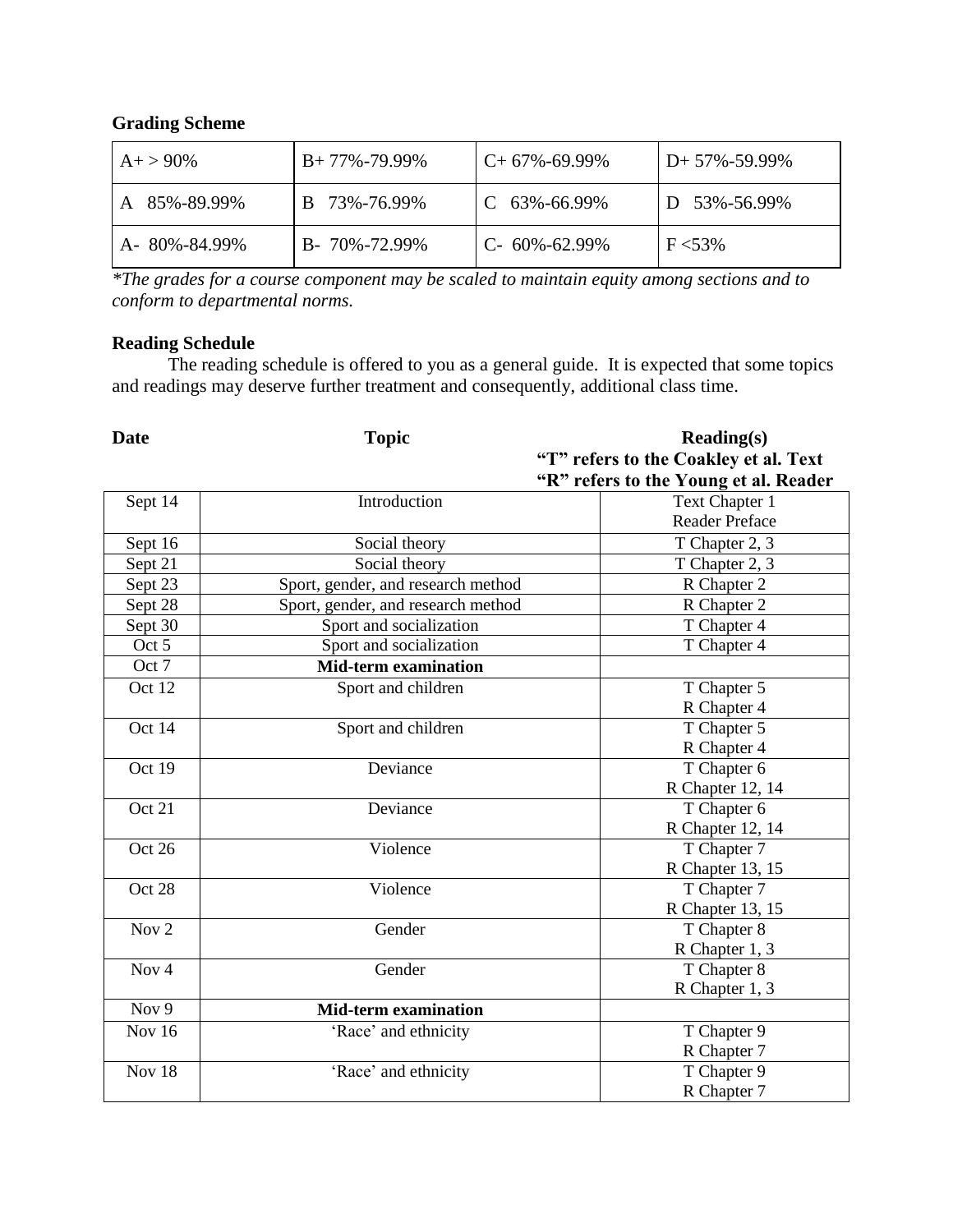| Nov $23$ | Social class                | T Chapter 10 |
|----------|-----------------------------|--------------|
|          |                             | R Chapter 5  |
| Nov $25$ | Social class                | T Chapter 10 |
|          |                             | R Chapter 5  |
| Nov $30$ | Commercialization           | T Chapter 11 |
| Dec 2    | Commercialization           | T Chapter 11 |
| Dec 7    | Media                       | T Chapter 12 |
|          |                             | R Chapter 11 |
| Dec 9    | Review for final (Date TBA) | None         |

**Other Administrative Information**

# **Emergency Evacuations**

In the case of fire or other emergency evacuation of this classroom/lab, please proceed to the assembly point by *ICT Food Court*.

# **Deferrals**

If at all possible you must provide *advance* notice to the instructor if you are unable to take a test or pass in an assignment or essay on time. All requests for deferral of a course component due to health reasons must be accompanied by written documentation as outlined in the University Calendar and should be obtained while the student has the physical or emotional problem rather than after recovery. Deferrals will be allowed in the following circumstances: illness, domestic affliction or religious conviction. Travel arrangements and misreading of the syllabus are not valid reasons for requesting a deferral. Deferrals will not be granted if it is determined that just cause is not shown by the student.

If you have missed a test for a legitimate reason, the instructor can require you to write a "make up" test as close in time to the original test as possible or can choose to transfer the percentage weight to another course component. If the instructor schedules a "make up" test for you, its date and location will be at the convenience of the Sociology Department.

Please note that requests to defer a final examination or to defer term work past the end of a term go through the Undergraduate Programs Office (UPO) and must be processed by the deadlines that are established in the U of C Calendar. You can find the forms you need online: *Deferred Final Exam Application*:

[http://www.ucalgary.ca/registrar/files/registrar/APP%20FOR%20DF%20EXAM\\_0.pdf](http://www.ucalgary.ca/registrar/files/registrar/APP%20FOR%20DF%20EXAM_0.pdf) *Deferred Term Work Form*:

<http://www.ucalgary.ca/registrar/files/registrar/defTW.pdf>

You must submit these deferral forms to the Faculty of Arts Associate Dean (Students) through the UPO office: Undergraduate Programs Office, 4th Floor, MacEwan Student Centre. Only the Associate Dean approves requests for deferrals which extend beyond the end of a term. Instructors are not involved in such decisions. To make an appointment with the Associate Dean, phone (403) 220-8155.

*Ethics Research***:** Students are advised that any research with human subjects--including any interviewing (even with friends and family), opinion polling, or unobtrusive observation- must have the approval of the Departmental Ethics Committee. In completing course requirements, students must not undertake any human subjects research without discussing their plans with the instructor, to determine if ethics approval is required.